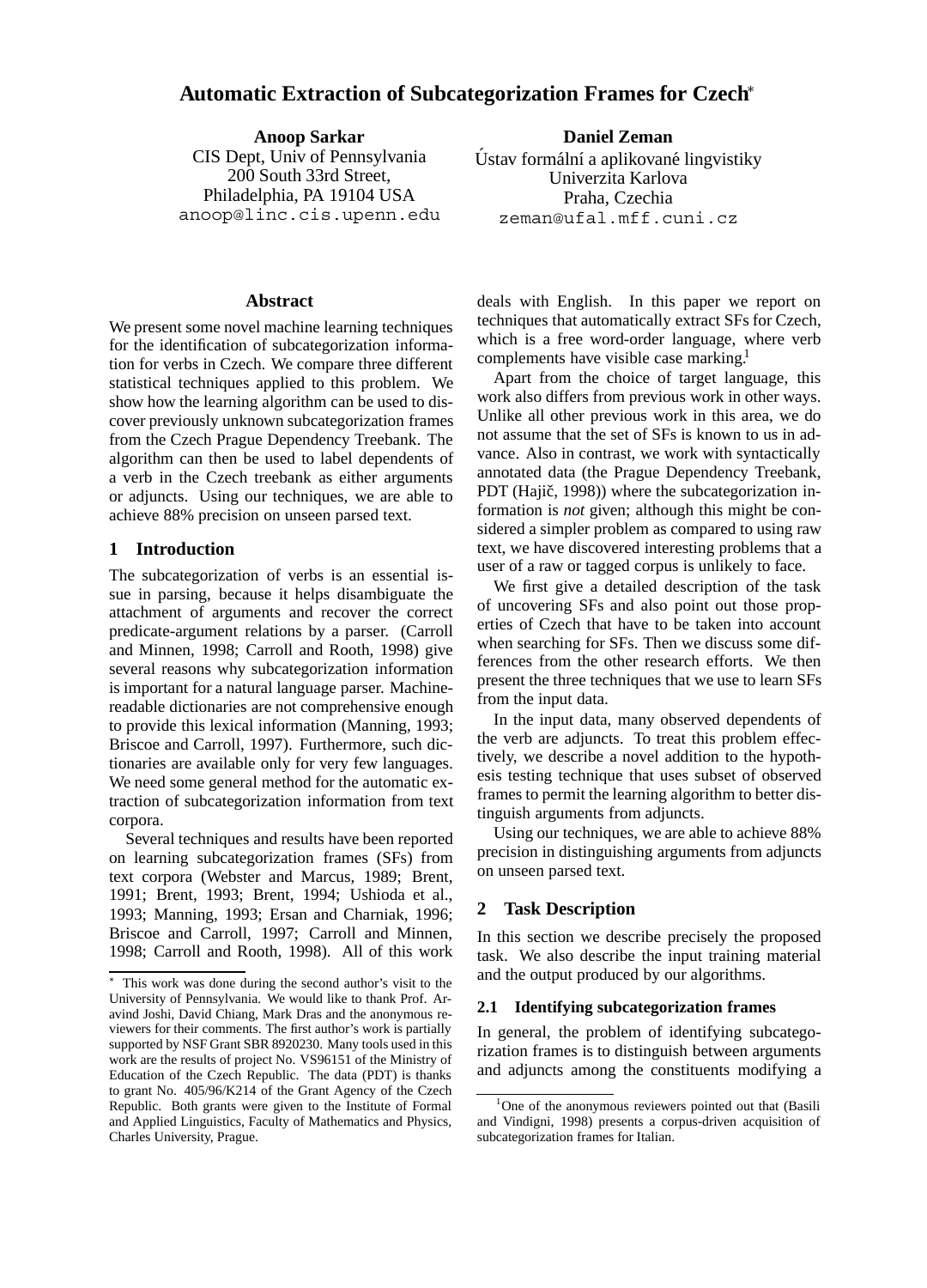verb. e.g., in "John saw Mary yesterday at the station", only "John" and "Mary" are required arguments while the other constituents are optional (adjuncts). There is some controversy as to the *correct* subcategorization of a given verb and linguists often disagree as to what is the right set of SFs for a given verb. A machine learning approach such as the one followed in this paper sidesteps this issue altogether, since it is left to the algorithm to learn what is an appropriate SF for a verb.

Figure 1 shows a sample input sentence from the PDT annotated with dependencies which is used as training material for the techniques described in this paper. Each node in the tree contains a word, its part-of-speech tag (which includes morphological information) and its location in the sentence. We also use the functional tags which are part of the PDT annotation<sup>2</sup>. To make future discussion easier we define some terms here. Each daughter of a verb in the tree shown is called a *dependent* and the set of all dependents for that verb in that tree is called an *observed frame (OF)*. A *subcategorization frame (SF)* is a subset of the OF. For example the OF for the verb *mají* (have) in Figure 1 is  $\{ N1, N4 \}$  and its SF is the same as its OF. Note that which OF (or which part of it) is a true SF is not marked in the training data. After training on such examples, the algorithm takes as input parsed text and labels each daughter of each verb as either an argument or an adjunct. It does this by selecting the most likely SF for that verb given its OF.

## **2.2 Relevant properties of the Czech Data**

Czech is a "free word-order" language. This means that the arguments of a verb do not have fixed positions and are not guaranteed to be in a particular configuration with respect to the verb.

The examples in (1) show that while Czech has a relatively free word-order some orders are still marked. The SVO, OVS, and SOV orders in (1)a, (1)b, (1)c respectively, differ in emphasis but have the same predicate-argument structure. The examples (1)d, (1)e can only be interpreted as a question. Such word orders require proper intonation in speech, or a question mark in text.

The example (1)f demonstrates how morphology is important in identifying the arguments of the verb. cf. (1)f with (1)b. The ending *-a* of *Martin* is the only difference between the two sentences. It however changes the morphological case of *Martin* and turns it from subject into object. Czech has 7 cases that can be distinguished morphologically.

- (1) a. Martin otvírá soubor. (SVO: Martin opens the file)
	- b. Soubor otvírá Martin. (OVS:  $\neq$  the file opens Martin)
	- c. Martin soubor otvírá.
	- d. #Otvírá Martin soubor.
	- e. #Otvírá soubor Martin.
	- f. Soubor otvírá Martina.  $(=$  the file opens Martin)

Almost all the existing techniques for extracting SFs exploit the relatively fixed word-order of English to collect features for their learning algorithms using fixed patterns or rules (see Table 2 for more details). Such a technique is not easily transported into a new language like Czech. Fully parsed training data can help here by supplying all dependents of a verb. The observed frames obtained this way have to be *normalized* with respect to the word order, e.g. by using an alphabetic ordering.

For extracting SFs, prepositions in Czech have to be handled carefully. In some SFs, a particular preposition is required by the verb, while in other cases it is a class of prepositions such as locative prepositions (e.g. *in, on, behind, ...*) that are required by the verb. In contrast, adjuncts can use a wider variety of prepositions. Prepositions specify the case of their noun phrase complements but a preposition can take complements with more than one case marking with a different meaning for each case. (e.g. *na mostě* = *on the bridge; na most* = *onto the bridge*). In general, verbs select not only for particular prepositions but also indicate the case marking for their noun phrase complements.

## **2.3 Argument types**

We use the following set of labels as possible arguments for a verb in our corpus. They are derived from morphological tags and simplified from the original PDT definition (Hajič and Hladká, 1998; Hajič, 1998); the numeric attributes are the case marking identifiers. For prepositions and clause complementizers, we also save the lemma in parentheses.

- Noun phrases: N4, N3, N2, N7, N1
- Prepositional phrases: R2(bez), R3(k), R4(na),  $R6(na)$ ,  $R7(s)$ ,  $\ldots$
- Reflexive pronouns *se*, *si*: PR4, PR3
- Clauses: S, JS(že), JS(zda)
- Infinitives (VINF)
- passive participles (VPAS)
- adverbs (DB)

We do not specify which SFs are possible since we aim to discover these (see Section 2.1).

 ${}^{2}$ For those readers familiar with the PDT functional tags, it is important to note that the functional tag *Obj* does not always correspond to an argument. Similarly, the functional tag *Adv* does not always correspond to an adjunct. Approximately 50 verbs out of the total 2993 verbs require an adverbial argument.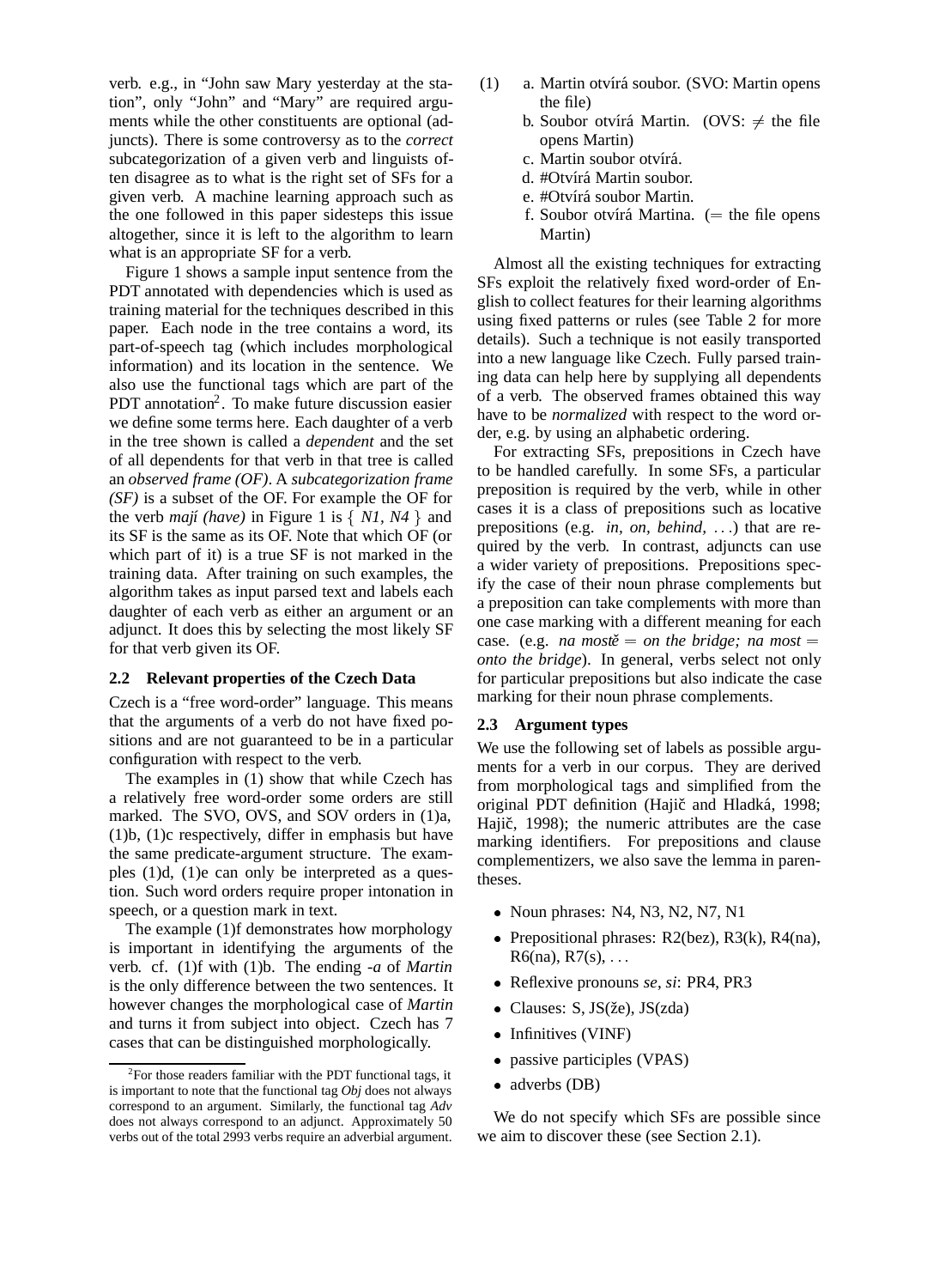

The students are interested in languages but the faculty is missing teachers of English.

Figure 1: Example input to the algorithm from the Prague Dependency Treebank

## **3 Three methods for identifying subcategorization frames**

We describe three methods that take as input a list of verbs and associated observed frames from the training data (see Section 2.1), and learn an association between verbs and possible SFs. We describe three methods that arrive at a numerical score for this association.

However, before we can apply any statistical methods to the training data, there is one aspect of using a treebank as input that has to be dealt with. A correct frame (verb  $+$  its arguments) is almost always accompanied by one or more adjuncts in a real sentence. Thus the *observed frame* will almost always contain noise. The approach offered by Brent and others counts all observed frames and then decides which of them do not associate strongly with a given verb. In our situation this approach will fail for most of the observed frames because we rarely see the correct frames isolated in the training data. For example, from the occurrences of the transitive verb *absolvovat* ("go through something") that occurred ten times in the corpus, no occurrence consisted of the verb-object pair alone. In other words, the correct SF constituted 0% of the observed situations. Nevertheless, for each observed frame, one of its subsets was the correct frame we sought for. Therefore, we considered all possible subsets of all observed frames. We used a technique which steps through the subsets of each observed frame from larger to smaller ones and records their frequency in data. Large infrequent subsets are suspected to contain adjuncts, so we replace them by more frequent smaller subsets. Small infrequent subsets may have elided some arguments and are rejected. Further details of this process are discussed in Section 3.3.

The methods we present here have a common structure. For each verb, we need to associate a score to the hypothesis that a particular set of dependents of the verb are arguments of that verb. In other words, we need to assign a value to the hypothesis that the observed frame under consideration is the verb's SF. Intuitively, we either want to test for independence of the observed frame and verb distributions in the data, or we want to test how likely is a frame to be observed with a particular verb without being a valid SF. We develop these intuitions with the following well-known statistical methods. For further background on these methods the reader is referred to (Bickel and Doksum, 1977; Dunning, 1993).

#### **3.1 Likelihood ratio test**

Let us take the hypothesis that the distribution of an observed frame  $f$  in the training data is independent of the distribution of a verb  $v$ . We can phrase this hypothesis as  $p(f \mid v) = p(f \mid !v) = p(f)$ , that is distribution of a frame  $f$  given that a verb  $v$  is present is the same as the distribution of  $f$ given that  $v$  is not present (written as  $|v|$ ). We use the log likelihood test statistic (Bickel and Doksum, 1977)(p.209) as a measure to discover particular frames and verbs that are highly associated in the training data.

$$
k_1 = c(f, v)
$$
  
\n
$$
n_1 = c(v) = c(f, v) + c(lf, v)
$$
  
\n
$$
k_2 = c(f, w)
$$
  
\n
$$
n_2 = c(lv) = c(f, w) + c(lf, w)
$$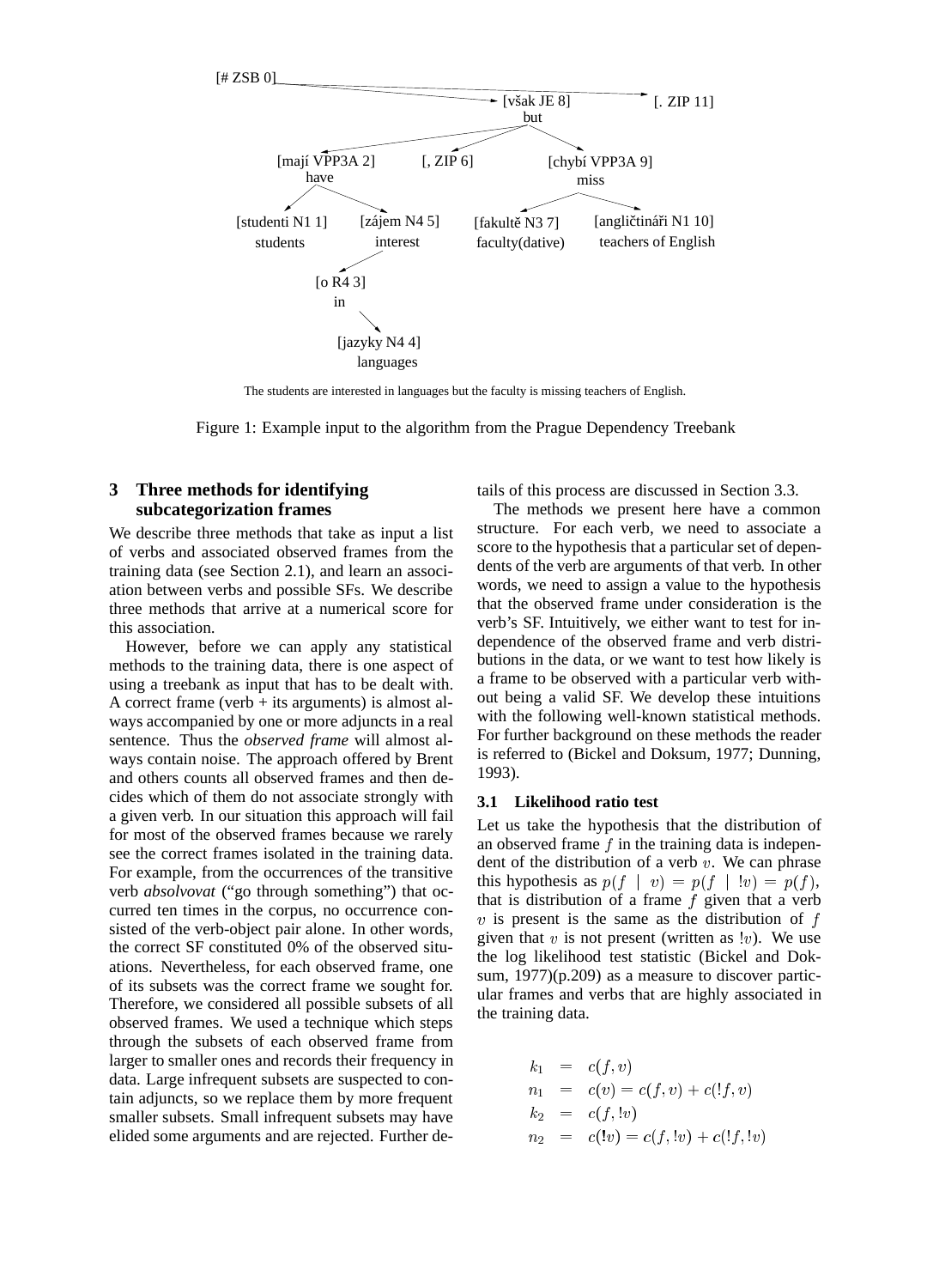

Figure 2: Computing the subsets of observed frames for the verb *absolvovat*. The counts for each frame are given within braces  $\{\}$ . In this example, the frames *N4 R2(od), N4 R6(v)* and *N4 R6(po)* have been observed with other verbs in the corpus. Note that the counts in this figure do not correspond to the real counts for the verb *absolvovat* in the training corpus.

where  $c(\cdot)$  are counts in the training data. Using the values computed above:

$$
p_1 = \frac{k_1}{n_1}
$$
  
\n
$$
p_2 = \frac{k_2}{n_2}
$$
  
\n
$$
p = \frac{k_1 + k_2}{n_1 + n_2}
$$

Taking these probabilities to be binomially distributed, the log likelihood statistic (Dunning, 1993) is given by:

$$
-2 \log \lambda = \text{this fra}
$$
\n
$$
2[\log L(p_1, k_1, n_1) + \log L(p_2, k_2, n_2) - \text{error p}
$$
\n
$$
\log L(p, k_1, n_2) - \log L(p, k_2, n_2)]
$$
\n
$$
\text{us cons}
$$

where,

$$
\log L(p, n, k) = k \log p + (n - k) \log(1 - p) \quad \text{data},
$$

According to this statistic, the greater the value of  $-2 \log \lambda$  for a particular pair of observed frame and verb, the more likely that frame is to be valid SF of the verb.

#### **3.2 T-scores**

Another statistic that has been used for hypothesis testing is the *t-score*. Using the definitions from Section 3.1 we can compute t-scores using the equation below and use its value to measure the association between a verb and a frame observed with it.

$$
T = \frac{p_1 - p_2}{\sqrt{\sigma^2(n_1, p_1) + \sigma^2(n_2, p_2)}}
$$

where,

$$
\sigma(n,p)=np(1-p)
$$

In particular, the hypothesis being tested using the t-score is whether the distributions  $p_1$  and  $p_2$ are *not* independent. If the value of <sup>T</sup> is greater than some threshold then the verb  $v$  should take the frame  $f$  as a SF.

#### **3.3 Binomial Models of Miscue Probabilities**

Once again assuming that the data is binomially distributed, we can look for frames that co-occur with a verb by exploiting the miscue probability: the probability of a frame co-occuring with a verb when it is not a valid SF. This is the method used by several earlier papers on SF extraction starting with (Brent, 1991; Brent, 1993; Brent, 1994).

Let us consider probability  $p_f$  which is the probability that a given verb is observed with a frame but this frame is not a valid SF for this verb.  $p_f$  is the error probability on identifying a SF for a verb. Let us consider a verb <sup>v</sup> which does *not* have as one of its valid SFs the frame  $f$ . How likely is it that  $v$  will be seen  $m$  or more times in the training data with frame  $f$ ? If v has been seen a total of n times in the data, then  $H^*(p_{!f}; m, n)$  gives us this likelihood.

$$
H^*(p_{!f};m,n)=\sum_{i=m}^np^i_{!f}(1-p_{!f})^{n-i}\left(\begin{array}{c}n\\i\end{array}\right)
$$

If  $H^*(p;m,n)$  is less than or equal to some small threshold value then it is extremely unlikely that the hypothesis is true, and hence the frame <sup>f</sup> must be a SF of the verb  $v$ . Setting the threshold value to 0:05 gives us a 95% or better confidence value that the verb  $v$  has been observed often enough with a frame <sup>f</sup> for it to be a valid SF.

Initially, we consider only the observed frames (OFs) from the treebank. There is a chance that some are subsets of some others but now we count only the cases when the OFs were seen themselves. Let's assume the test statistic rejected the frame. Then it is not a real SF but there probably is a subset of it that is a real SF. So we select exactly one of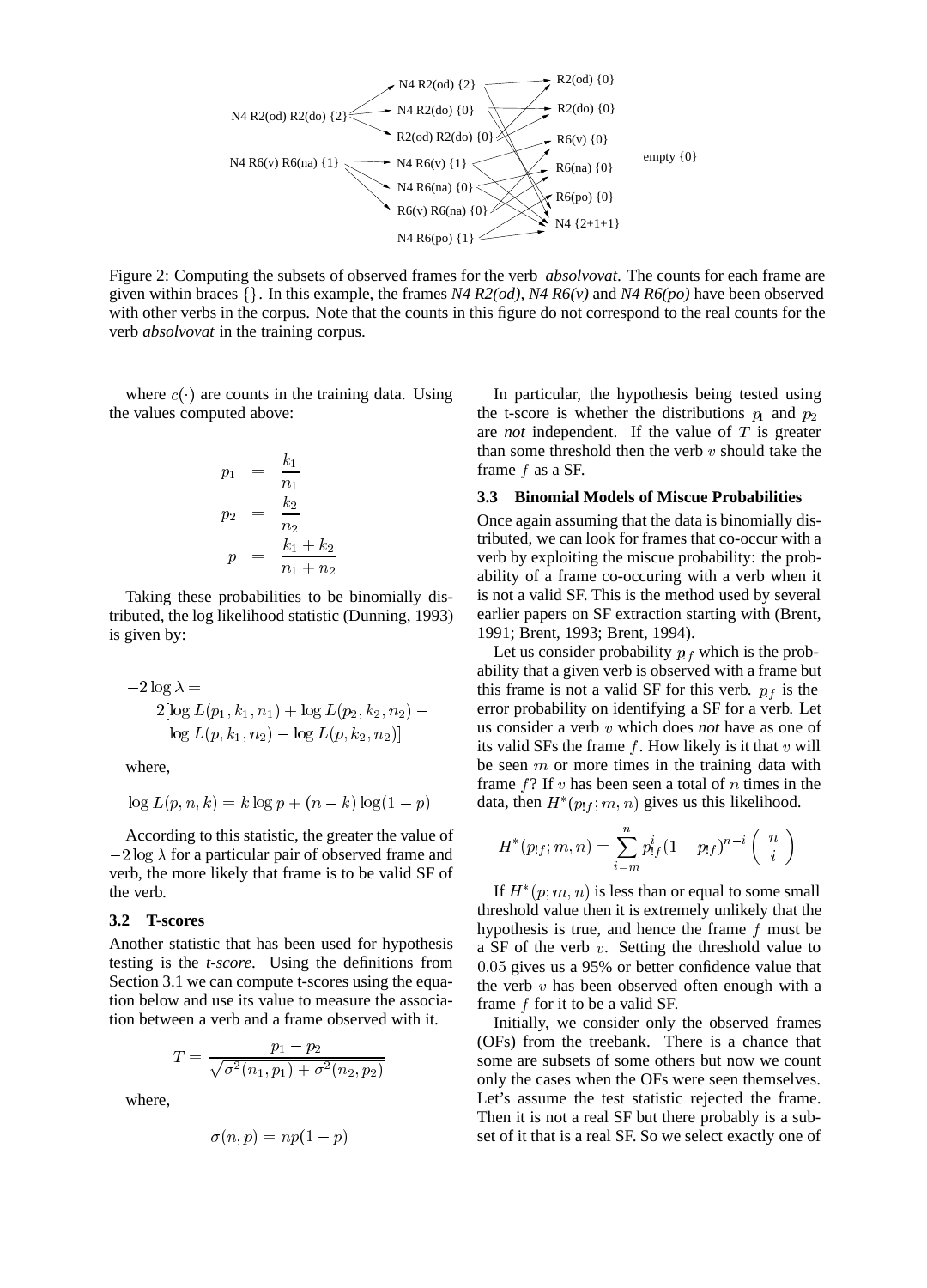the subsets whose length is one member less: this is the *successor* of the rejected frame and inherits its frequency. Of course one frame may be successor of several longer frames and it can have its own count as OF. This is how frequencies accumulate and frames become more likely to survive. The example shown in Figure 2 illustrates how the subsets and successors are selected.

An important point is the selection of the successor. We have to select only one of the  $n$  possible successors of a frame of length  $n$ , otherwise we would break the total frequency of the verb. Suppose there is  $m$  rejected frames of length  $n$ . This yields  $m * n$  possible modifications to consider before selection of the successor. We implemented two methods for choosing a single successor frame:

- 1. Choose the one that results in the strongest preference for some frame (that is, the successor frame results in the lowest entropy across the corpus). This measure is sensitive to the frequency of this frame in the rest of corpus.
- 2. Random selection of the successor frame from the alternatives.

Random selection resulted in better precision (88% instead of 86%). It is not clear why a method that is sensitive to the frequency of each proposed successor frame does not perform better than random selection.

The technique described here may sometimes result in subset of a correct SF, discarding one or more of its members. Such frame can still help parsers because they can at least look for the dependents that have survived.

## **4 Evaluation**

For the evaluation of the methods described above we used the Prague Dependency Treebank (PDT). We used 19,126 sentences of training data from the PDT (about 300K words). In this training set, there were 33,641 verb tokens with 2,993 verb types. There were a total of 28,765 *observed frames* (see Section 2.1 for explanation of these terms). There were 914 verb types seen 5 or more times.

Since there is no electronic valence dictionary for Czech, we evaluated our filtering technique on a set of 500 test sentences which were unseen and separate from the training data. These test sentences were used as a gold standard by distinguishing the arguments and adjuncts manually. We then compared the accuracy of our output set of items marked as either arguments or adjuncts against this gold standard.

First we describe the baseline methods. Baseline method 1: consider each dependent of a verb an adjunct. Baseline method 2: use just the longest known observed frame matching the test pattern. If no matching OF is known, find the longest partial match in the OFs seen in the training data. We exploit the functional and morphological tags while matching. No statistical filtering is applied in either baseline method.

A comparison between all three methods that were proposed in this paper is shown in Table 1.

The experiments showed that the method improved precision of this distinction from 57% to 88%. We were able to classify as many as 914 verbs which is a number outperformed only by Manning, with 10x more data (note that our results are for a different language).

Also, our method discovered 137 subcategorization frames from the data. The known upper bound of frames that the algorithm could have found (the total number of the *observed frame* types) was 450.

# **5 Comparison with related work**

Preliminary work on SF extraction from corpora was done by (Brent, 1991; Brent, 1993; Brent, 1994) and (Webster and Marcus, 1989; Ushioda et al., 1993). Brent (Brent, 1993; Brent, 1994) uses the standard method of testing miscue probabilities for filtering frames observed with a verb. (Brent, 1994) presents a method for estimating  $p_f$ . Brent applied his method to a small number of verbs and associated SF types. (Manning, 1993) applies Brent's method to parsed data and obtains a subcategorization dictionary for a larger set of verbs. (Briscoe and Carroll, 1997; Carroll and Minnen, 1998) differs from earlier work in that a substantially larger set of SF types are considered; (Carroll and Rooth, 1998) use an EM algorithm to learn subcategorization as a result of learning rule probabilities, and, in turn, to improve parsing accuracy by applying the verb SFs obtained. (Basili and Vindigni, 1998) use a conceptual clustering algorithm for acquiring subcategorization frames for Italian. They establish a partial order on partially overlapping OFs (similar to our OF subsets) which is then used to suggest a potential SF. A complete comparison of all the previous approaches with the current work is given in Table 2.

While these approaches differ in size and quality of training data, number of SF types (e.g. intransitive verbs, transitive verbs) and number of verbs processed, there are properties that all have in common. They all assume that they know the set of possible SF types in advance. Their task can be viewed as assigning one or more of the (known) SF types to a given verb. In addition, except for (Briscoe and Carroll, 1997; Carroll and Minnen, 1998), only a small number of SF types is considered.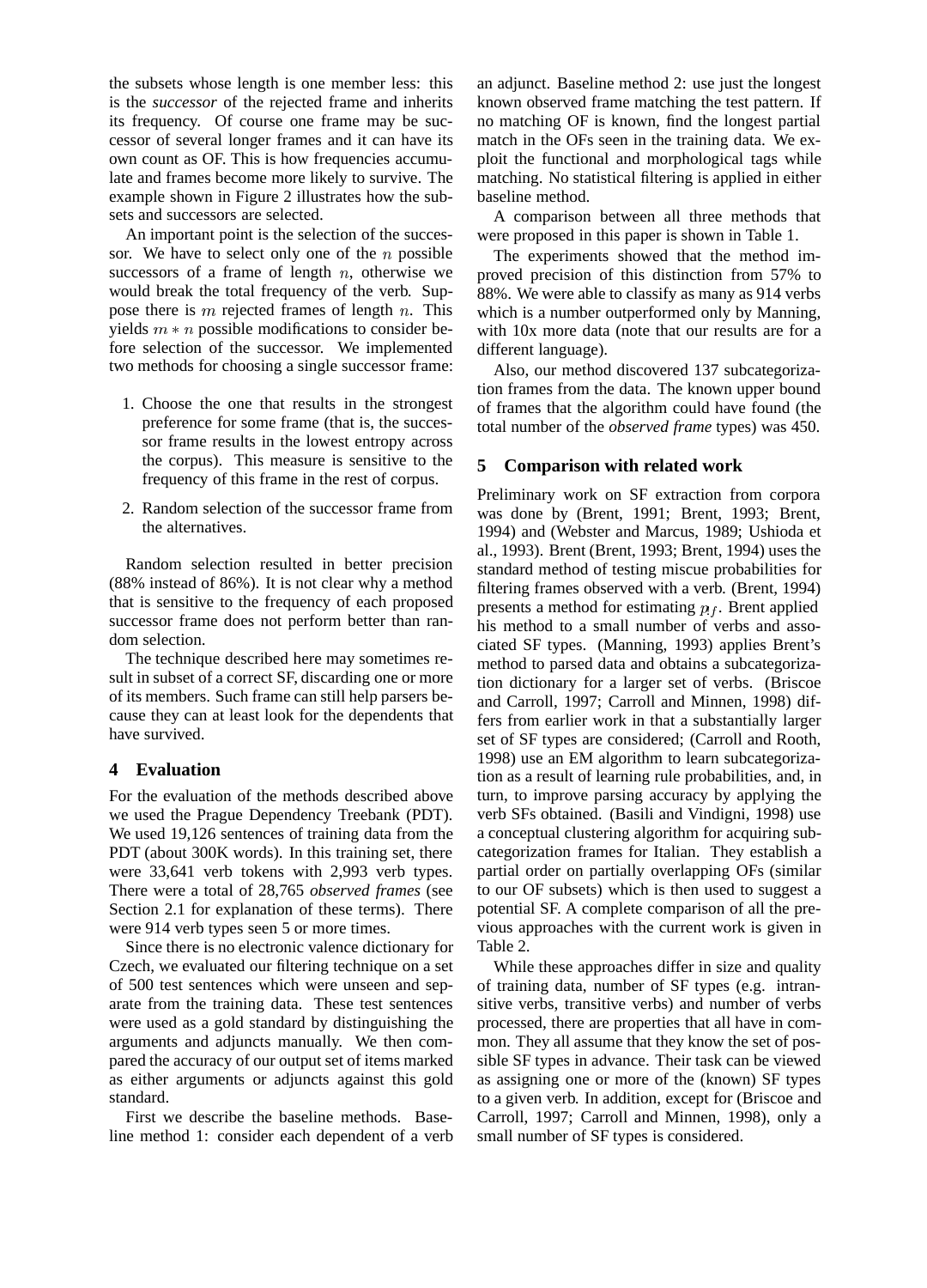|                            | Baseline 1 | Baseline 2 | Lik. Ratio | T-scores | Hyp. Testing |
|----------------------------|------------|------------|------------|----------|--------------|
| Precision                  | 55%        | 78%        | 82%        | 82%      | 88%          |
| Recall:                    | 55%        | 73%        | 77%        | 77%      | 74%          |
| $F_{\beta=1}$              | 55%        | 75%        | 79%        | 79%      | 80%          |
| % unknown                  | $0\%$      | 6%         | 6%         | 6%       | 16%          |
| Total verb nodes           | 1027       | 1027       | 1027       | 1027     | 1027         |
| Total complements          | 2144       | 2144       | 2144       | 2144     | 2144         |
| Nodes with known verbs     | 1027       | 981        | 981        | 981      | 907          |
| Complements of known verbs | 2144       | 2010       | 2010       | 2010     | 1812         |
| <b>Correct Suggestions</b> | 1187.5     | 1573.5     | 1642.5     | 1652.9   | 1596.5       |
| True Arguments             | 956.5      | 910.5      | 910.5      | 910.5    | 834.5        |
| <b>Suggested Arguments</b> |            | 1122       | 974        | 1026     | 674          |
| Incorrect arg suggestions  |            | 324        | 215.5      | 236.3    | 27.5         |
| Incorrect adj suggestions  | 956.5      | 112.5      | 152        | 120.8    | 188          |

Table 1: Comparison between the baseline methods and the three methods proposed in this paper. Some of the values are not integers since for some difficult cases in the test data, the value for each argument/adjunct decision was set to a value between [0; 1]. *Recall* is computed as the number of known verb complements divided by the total number of complements. *Precision* is computed as the number of correct suggestions divided by the number of known verb complements.  $F_{\beta=1} = (2 \times p \times r)/(p + r)$ . *% unknown* represents the percent of test data not considered by a particular method.

Using a dependency treebank as input to our learning algorithm has both advantages and drawbacks. There are two main advantages of using a treebank:

- Access to more accurate data. Data is less noisy when compared with tagged or parsed input data. We can expect correct identification of verbs and their dependents.
- We can explore techniques (as we have done in this paper) that try and learn the set of SFs from the data itself, unlike other approaches where the set of SFs have to be set in advance.

Also, by using a treebank we can use verbs in different contexts which are problematic for previous approaches, e.g. we can use verbs that appear in relative clauses. However, there are two main drawbacks:

- Treebanks are expensive to build and so the techniques presented here have to work with less data.
- All the dependents of each verb are visible to the learning algorithm. This is contrasted with previous techniques that rely on finite-state extraction rules which ignore many dependents of the verb. Thus our technique has to deal with a different kind of data as compared to previous approaches.

We tackle the second problem by using the method of observed frame subsets described in Section 3.3.

# **6 Conclusion**

We are currently incorporating the SF information produced by the methods described in this paper into a parser for Czech. We hope to duplicate the increase in performance shown by treebank-based parsers for English when they use SF information. Our methods can also be applied to improve the annotations in the original treebank that we use as training data. The automatic addition of subcategorization to the treebank can be exploited to add predicate-argument information to the treebank.

Also, techniques for extracting SF information from data can be used along with other research which aims to discover relationships between different SFs of a verb (Stevenson and Merlo, 1999; Lapata and Brew, 1999; Lapata, 1999; Stevenson et al., 1999).

The statistical models in this paper were based on the assumption that given a verb, different SFs occur independently. This assumption is used to justify the use of the binomial. Future work perhaps should look towards removing this assumption by modeling the dependence between different SFs for the same verb using a multinomial distribution.

To summarize: we have presented techniques that can be used to learn subcategorization information for verbs. We exploit a dependency treebank to learn this information, and moreover we discover the final set of valid subcategorization frames from the training data. We achieve upto 88% precision on unseen data.

We have also tried our methods on data which was automatically morphologically tagged which